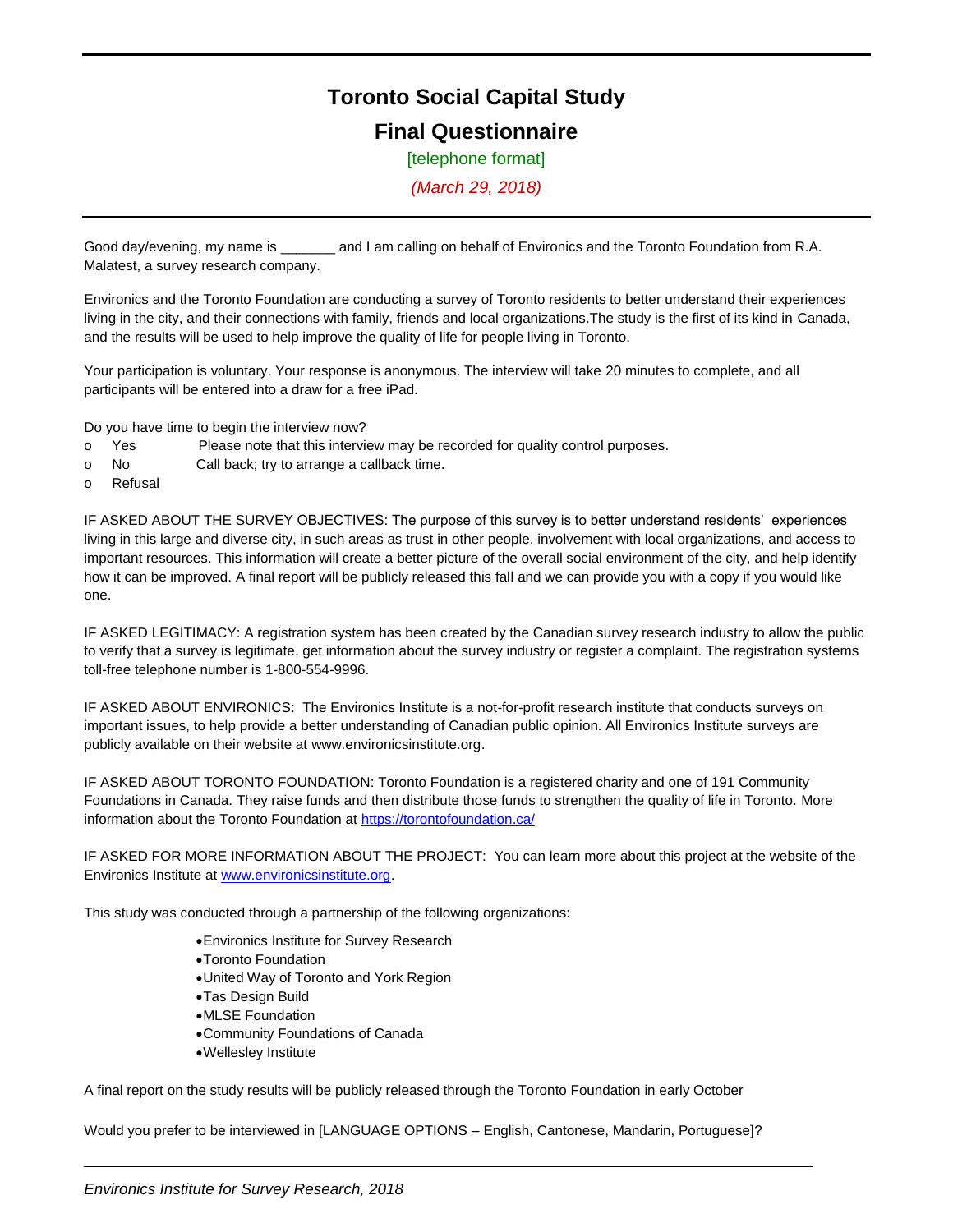*We would like to start out with some general questions about living in Toronto . . .* 

## GSS 2013 / LRC\_Q20 (p.53)

- 1. How long have you lived in the Greater Toronto area? (DO NOT READ, PROVIDE SCALE IF REQUIRED)
	- 01 Less than 6 months 02 – 6 months to less than 1 year  $03 - 1$  to 3 years  $04 - 3$  to 5 years 05 – 5 to 10 years 06 – More than 10 years 07 – My entire life
	-
	- 99 Cannot say

*Now a question about your local community, which is the area of the city you most closely identify with . . .* 

## GSS 2013 / SBL\_Q100 (p.42) / CCHS 2016 /Q.030

- 2. How would you describe your sense of belonging to your local community? Would you say it is?
	- 01 Very strong SKIP TO Q.4 02 – Somewhat strong 03 – Somewhat weak 04 – Very weak VOLUNTEERED 99 – Cannot say SKIP TO Q.4

#### **NEW**

3. (IF SOMEWHAT STRONG/SOMEWHAT/VERY WEAK) What would you say is the main reason or reasons you do not have a stronger sense of belonging to your local community?

**SPECIFY** 99 – Cannot say

#### Saguaro/Harvard 2006 / Millennial SV Study 2016

- 4. Thinking about problems in your community, how much of a difference do you believe people working together as a group can make in solving problems that you see?
	- 01 A big difference
	- 02 Some difference
	- 03 Little or no difference
	- 99 Cannot say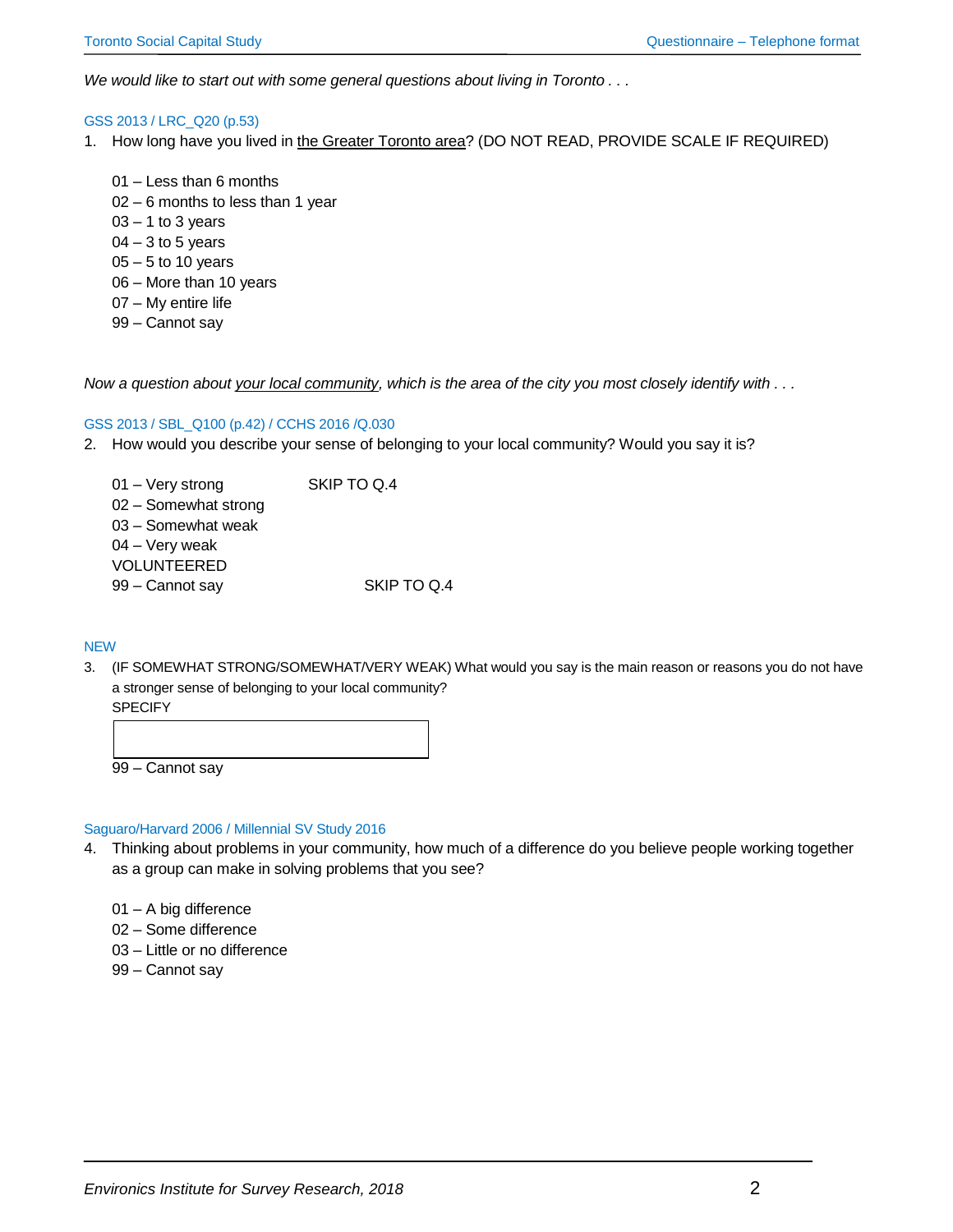*Now a few questions about your immediate neighbourhood . . .* 

## GSS 2013 / LRN\_Q10 (p.53)

5. How long have you lived in this neighbourhood? (IF ASKED: neighborhood is roughly 6 to 8 blocks around your home)

- 01 Less than 6 months
- 02 6 months to less than 1 year
- $03 1$  to 3 years
- $04 3$  to 5 years
- 05 5 to 10 years
- 06 More than 10 years
- 99 Cannot say

## GSS 2013 / QIN\_Q10 (p.53)

6. Would you say that you know:

01 – Most of the people in your neighbourhood

02 – Many of the people in your neighbourhood

03 – A few of the people in your neighbourhood

04 – None of the people in your neighbourhood

VOLUNTEERED

99 – Cannot say

# CRICH 2009 (3A1-5 (p.10) + 1A3 (p.2) / CCHS 2015 / NBE\_Q.035 (g) + New (h)

- 7. I will now read you a few statements, and would like to know how well each statement generally describes the neighborhood where you live, to the best of your knowledge and experience. Would you strongly agree, agree, neither agree nor disagree, disagree or strongly disagree that: READ IN RANDOMIZED ORDER. THESE ARE GENERAL STATEMENTS. DO NOT TRY TO EXPLAIN. RESPONDENTS NEED TO INTERPRET THEM FOR THEMSELVES.
	- a. People around here are willing to help their neighbours
	- b. This is a close-knit community
	- c. People in this neighbourhood can be trusted
	- d. People in this neighbourhood do not share the same values
	- e. This neighbourhood has safe places for children to play
	- f. The crime in my neighbourhood makes it unsafe to go on walks at night
	- 01 Strongly agree
	- 02 Agree
	- 03 Neither agree nor disagree
	- 04 Disagree

05 – Strongly disagree

VOLUNTEERED

99 – Cannot say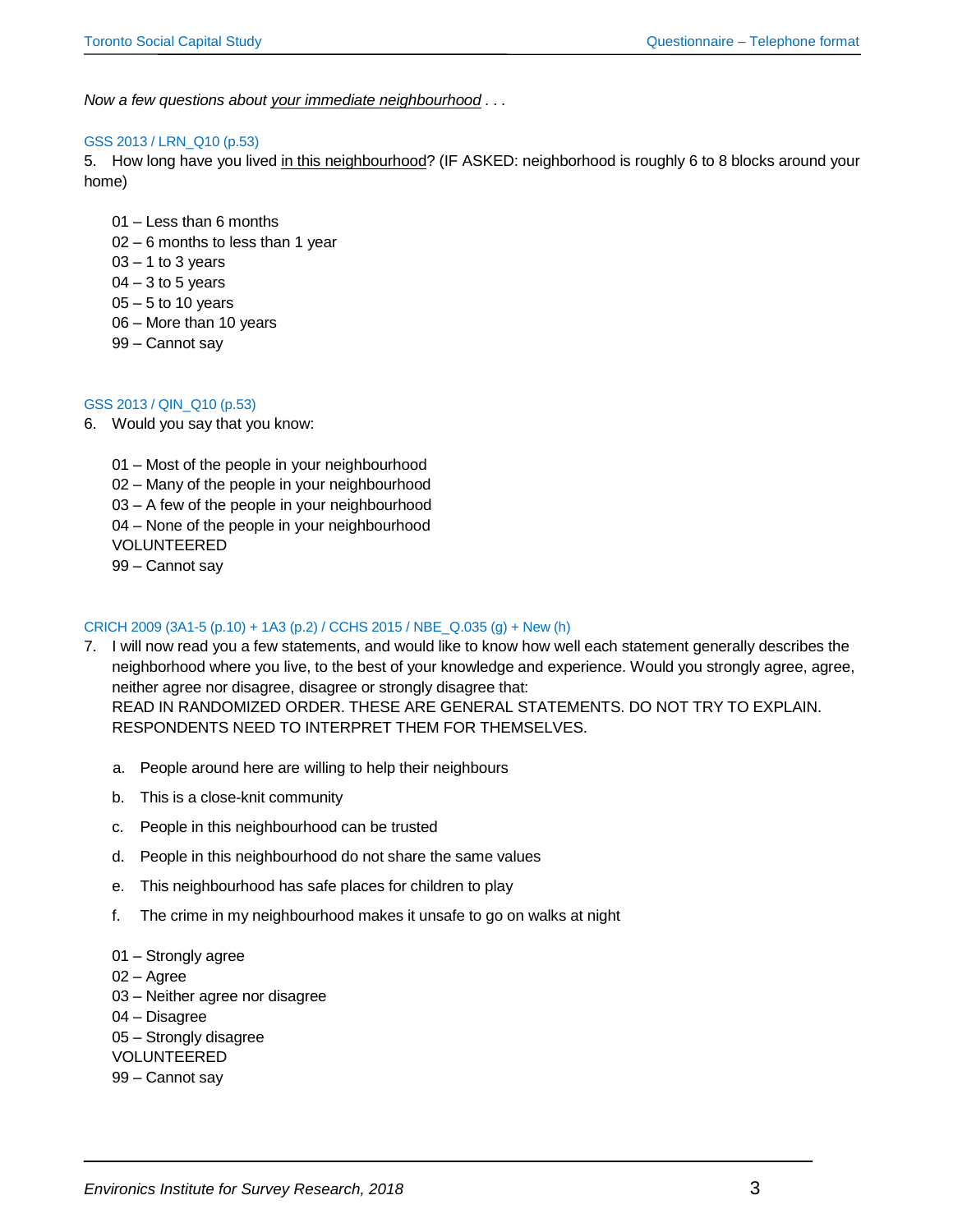## NEW

- 8. Thinking about where you currently live, are you within easy walking distance of the following places: READ IN ORDER
	- a. Recreational facilities or a community centre
	- b. Somewhere you can buy groceries
	- c. Parks or other types of green space
	- d. A transit stop for bus, streetcar or subway
	- 01 Yes
	- 02 No
	- 99 Cannot say

# **NEW**

9. In good weather and for any reason, how many days in a typical week do you walk at least three blocks in your neighborhood??

SPECIFY NUMBER OF DAYS PER WEEK (Between 0 and 7)

\_ \_\_ Number of days walking in given week

99 – Cannot say

*Now we'd like to ask some questions about people in the Toronto area generally . . .* 

## GSS 2013/PCT\_Q10 (p44) / ESC TRUST\_1 (p6)

10. Generally speaking, would you say that most people can be trusted, or that you cannot be too careful in dealing with people?

01 – Most people can be trusted 02 – You cannot be too careful in dealing with people VOLUNTEERED 99 – Don't know/No answer

## GSS 2013/RLM\_Q10-20 (p.45-46) / ESC trust\_w1 – w4 (p.6)

- 11. If you lost a wallet or purse that contained \$200, how likely is it to be returned with the money in it if it was found READ IN RANDOMIZED ORDER
	- a. By someone who lives close by
	- b. By a police officer
	- c. By a stranger

01 – Very likely 02 – Somewhat likely 03 – Not at all likely VOLUNTEERED 99 – Cannot say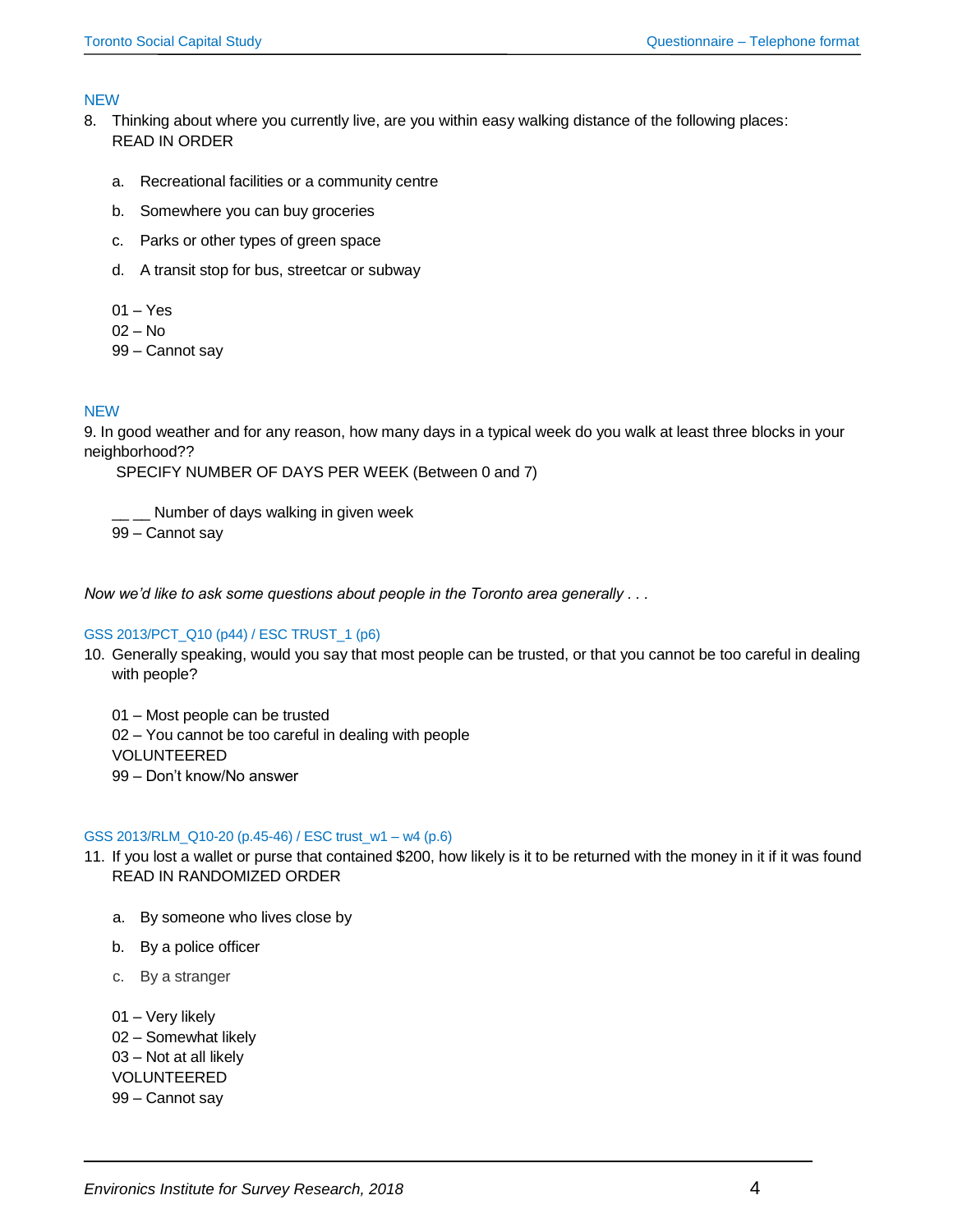## GSS 2013/TIP\_Q10-25 (p.44-45) + NEW  $(g - i)$

- 12. Using a scale of 1 to 5 (where 1 means "cannot be trusted at all" and 5 means "can be trusted a lot", how much do you trust each of the following groups of people? READ IN RANDOMIZED ORDER
	- a. People in your family
	- b. People you work with or go to school with
	- c. People who speak a different language than you
	- d. Strangers
	- e. People whose ethnic background is very different from yours [NEW]
	- h. People whose political views are different from yours

01 – Cannot be trusted at all 02 03 04 05 – Can be trusted a lot VOLUNTEERED 99 – Cannot say

## GSS 2013/CII-Q10-60 (p.46-47) – modified list

- 13 Now a few questions about the level of confidence you have in various institutions. Using a scale of 1 to 5 where 1 means "no confidence at all" and 5 means "a great deal of confidence", how much confidence do you have in? READ IN RANDOMIZED ORDER
	- a. The police
	- b. The justice system and courts
	- c. The school system
	- d. Local merchants and business people
	- e. Local media
	- f. City Hall
	- g. Your local City Councillor
	- i. Neighbourhood centres serving your local community

01 – No confidence at all 02 03 04 05 – A great deal of confidence VOLUNTEERED 99 – Cannot say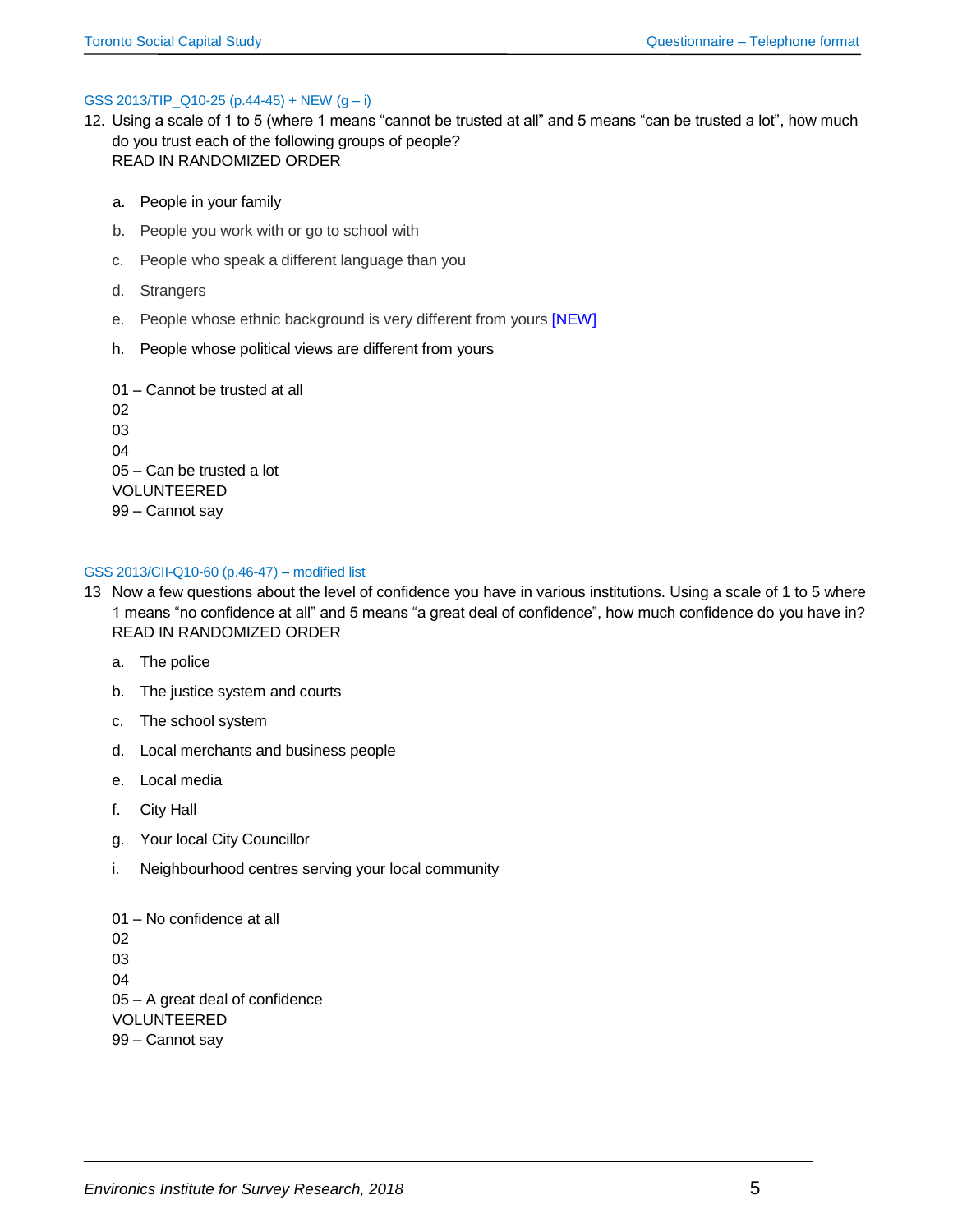*Now a few questions about contacts you have with relatives, including your parents, siblings, aunts, uncles, cousins and in-laws . . .* 

# GSS 2013 / RFE\_Q10 (p.6)

- 14. How many relatives do you have who you feel close to (that is who you feel at ease with, can talk to about what is on your mind, or call on for help)? This may include people you live with (ASK FOR A NUMBER AND ACCEPT ESTIMATE; PROVIDE SCALE IF REQUIRED)
	- \_\_\_\_ Number 00 – None SKIP TO Q.16 01 – Between 1 and 5 02 – Between 6 and 10 03 – Between 11 and 20 04 – More than 20 99 – Cannot say SKIP TO Q.16

## GSS 2013 / RFE\_Q20 (p.6)

15. And how many of these relatives live in the same city or local community as you?

\_\_ \_\_ Number 00 – None 99 – Cannot say

*And now a few questions about your friends . . .* 

## GSS 2013 / SCF\_Q100 (p.6)

16. How many close friends do you have (that is, people who are not your relatives but who you can feel at ease with, can talk to about what is on your mind, or call on for help)? (ASK FOR A NUMBER AND ACCEPT ESTIMATE; PROVIDE SCALE IF REQUIRED)

| Number                   |              |
|--------------------------|--------------|
| $00 - None$              | SKIP TO Q.19 |
| $01 -$ Between 1 and 5   |              |
| $02 -$ Between 6 and 10  |              |
| $03 -$ Between 11 and 20 |              |
| $04 -$ More than 20      |              |
| 99 - Cannot say          | SKIP TO Q.19 |
|                          |              |

## GSS 2013 / SCF\_Q102 (p.6)

17. And how many of these close friends live in the same city or region as you? ACCEPT ESTIMATE

 $\equiv$   $\equiv$  Number 00 – None 99 – Cannot say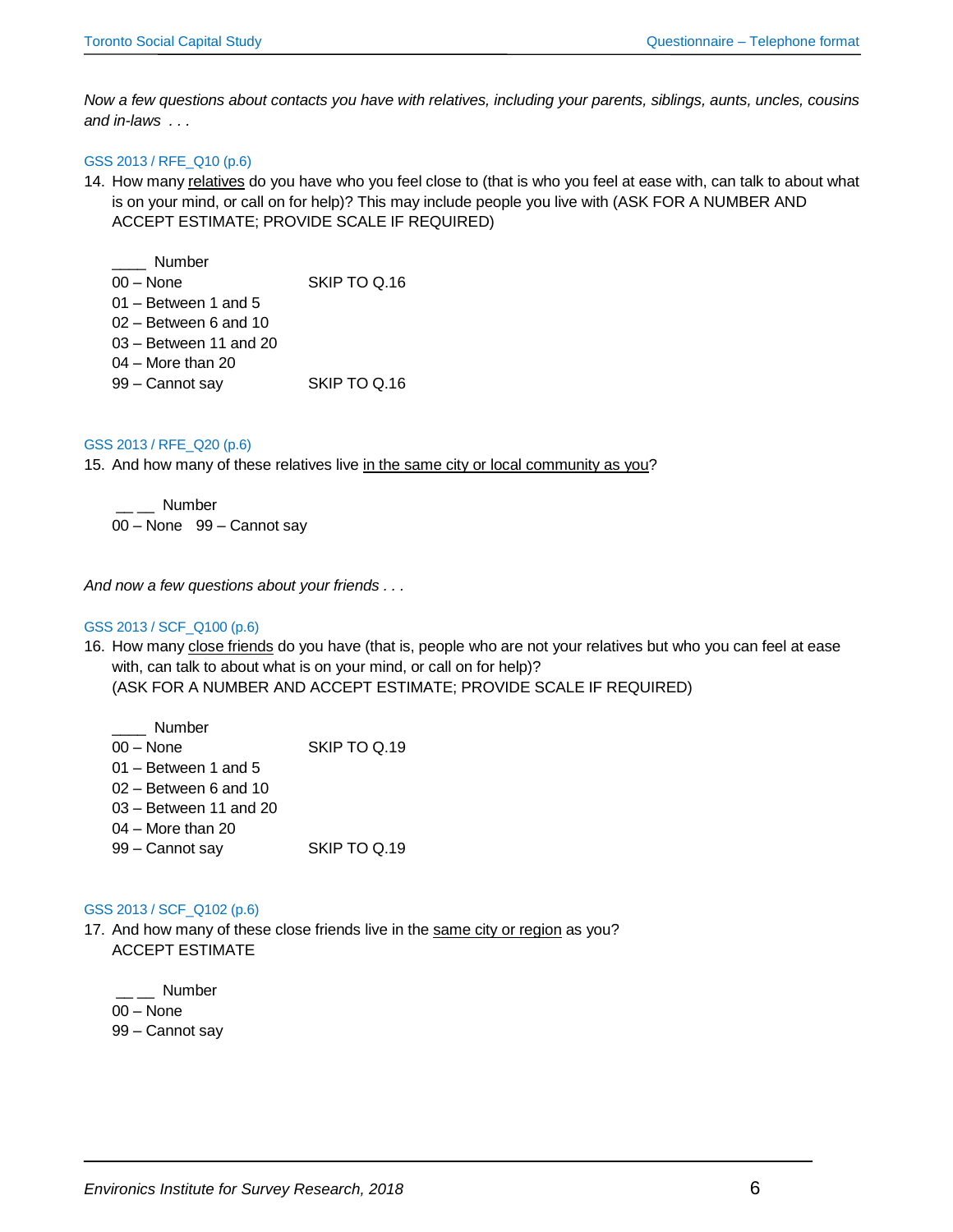**NEW** 

18. And how many of these close friends live in the same neighbourhood as you? ACCEPT ESTIMATE

\_\_ \_\_ Number 00 – None

99 – Cannot say

GSS 2013 / SCF\_Q110 (p.7)

19. Not counting your close friends or relatives, how many other friends do you have? (ASK FOR A NUMBER AND ACCEPT ESTIMATE; PROVIDE SCALE IF REQUIRED)

\_\_\_ Number

00 – None SKIP TO Q.21

- 01 Between 1 and 5
- 02 Between 6 and 10
- 03 Between 11 and 20
- 04 More than 20
- 99 Cannot say SKIP TO Q.21

IF NO FRIENDS IN Q.16 AND NO FRIENDS AT Q.19 SKIP TO Q.22

## GSS 2013 / SCG\_Q20 -190 (p.8-10)

- 21 Think of all the friends you had contact with in the past month, whether in person, by telephone or online. Of all these people, how many: READ IN RANDOMIZED ORDER
	- a. Have the same mother tongue as you?
	- b. Belong to an ethnic group that is visibly different from yours?
	- c. Are the same sex as you?
	- d. Are around the same age as you?
	- e. Have roughly the same education as you?
	- $01 All$ 02 – Most 03 – About half  $04 - A$  few 05 – Non VOLUNTEERED
	- 99 Cannot say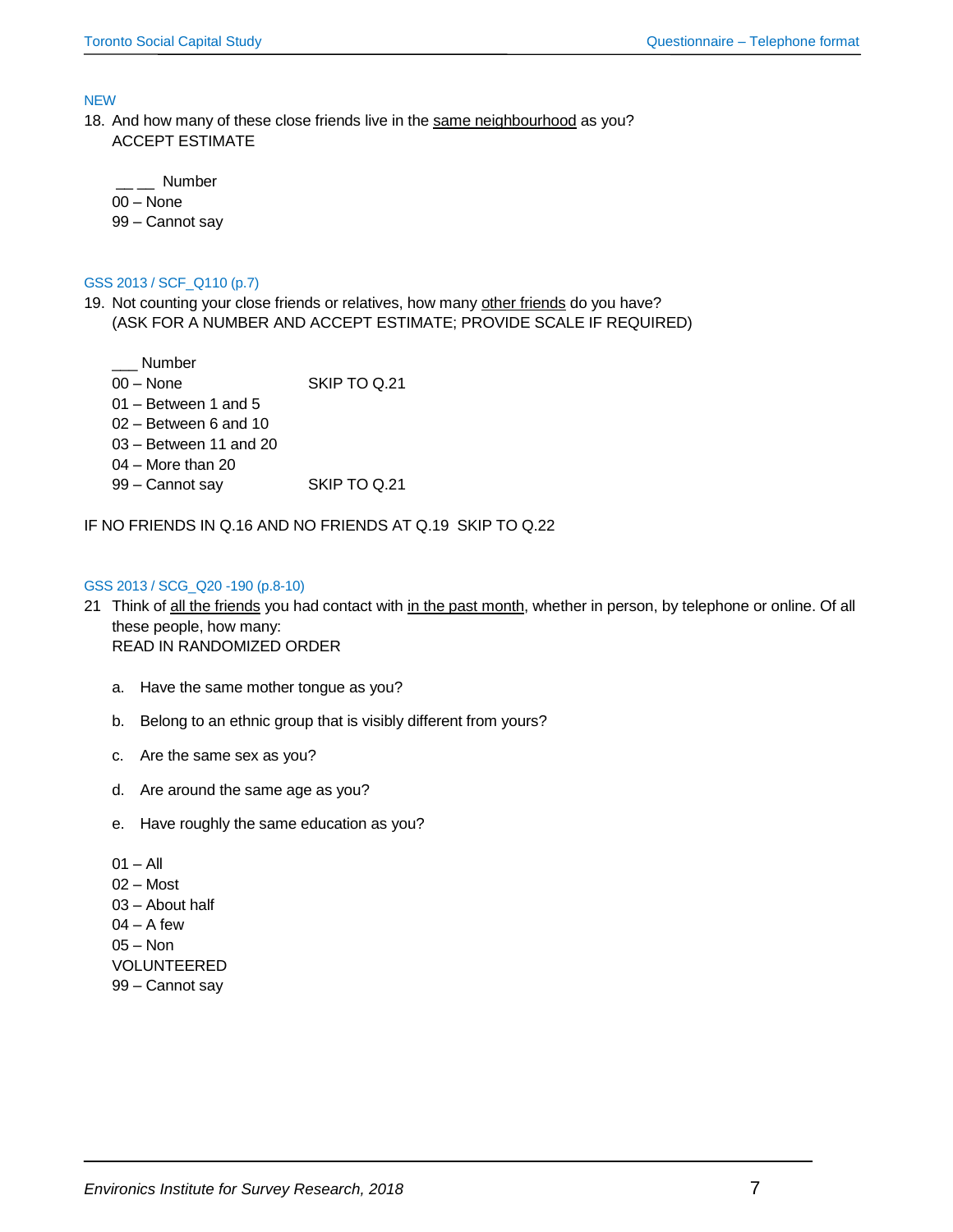#### GSS 2013 / CWR\_Q10-30 (p.4-5) – ADDED "CLOSE FRIENDS' from another question

- 22. And in the past month, how often did you see or communicate with any of your close friends and relatives (outside of people you live with) in terms of: READ IN FIXED ORDER
	- a. Seeing them in person
	- b. Talking with them by telephone
	- c. Communicating with them online, such as by text, email or apps such as Whatsapp?
	- 01 Every day
	- 02 A few times a week
	- 03 Once a week
	- 04 2 or 3 times a month
	- 05 Once a month
	- 06 Not in the past month
	- VOLUNTEERED
	- 99 Cannot say

#### GSS 2013 / CWR\_Q40 (p.5) – ADDED "CLOSE FRIENDS' from another question

- 23. Overall, how satisfied are you with how often you communicate with your close friends and relatives? Are you:
	- 01 Very satisfied 02 – Satisfied 03 – Neither satisfied nor dissatisfied 04 – Dissatisfied 05 – Very dissatisfied VOLUNTEERED 99 – Cannot say

## NEW

- 24. Do you have access to each of the following types of support or service if or when you need it? READ IN RANDOMIZED ORDER. QUESTION IS ABOUT WHETHER RESPONDENT HAS ACCESS IF NEEDED, NOT GENERAL AVAILABILITY.
	- a. Medical care
	- b. Legal advice
	- c. Financial advice
	- d. Parenting or childcare (if applicable to you right now)
	- e. Mental health or counselling services
	- f. Employment counselling
	- g. Help in caring for an ill family member or relative

01 – Yes  $02 - No$ VOLUNTEERED 03 – Not applicable/Not needed 99 – Cannot say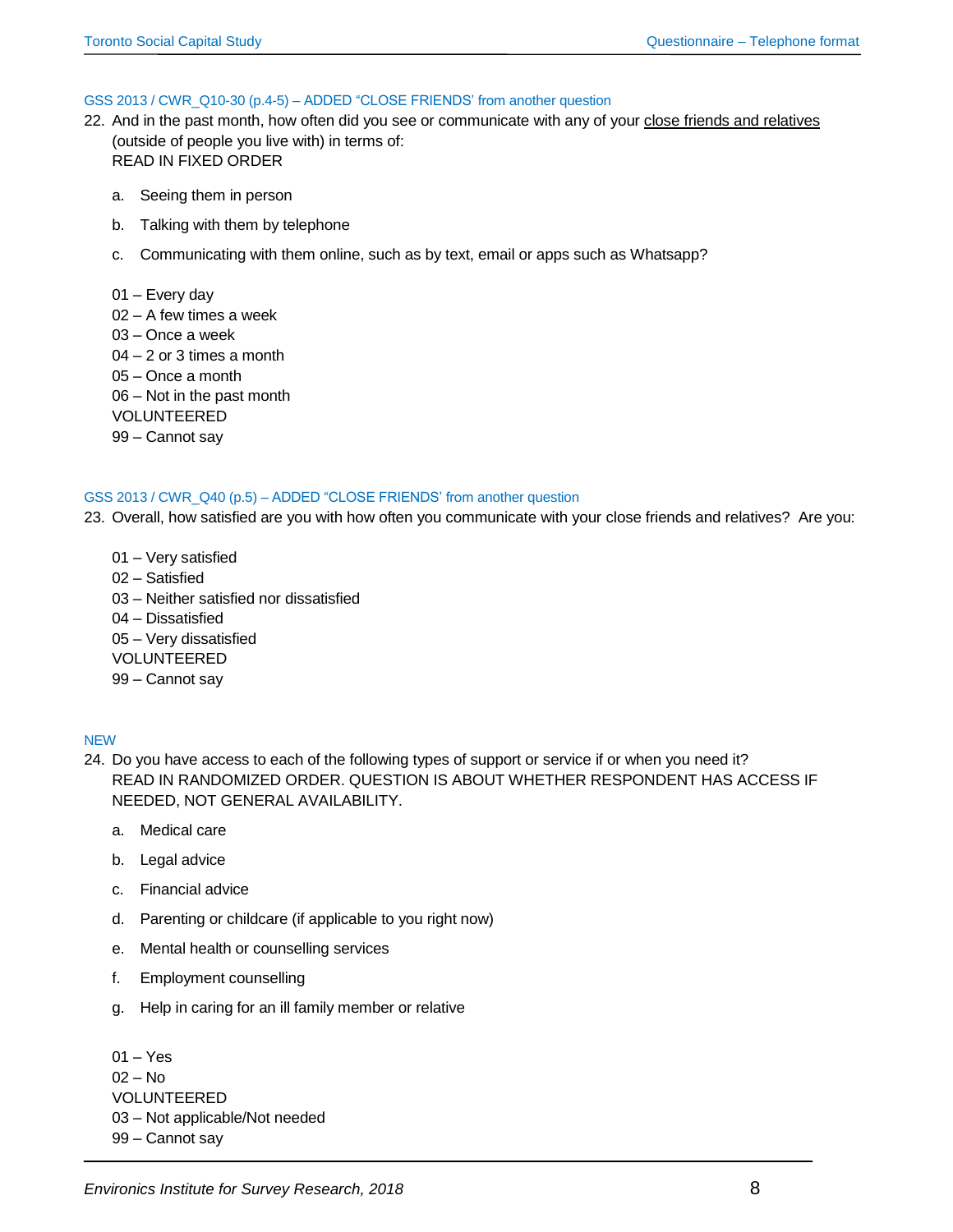*The next questions are about the types of groups, organizations or associations to which you may belong. These could be organized groups or just groups of people who get together regularly to do an activity or talk about things*.

## GSS 2013 / CER\_Q110 – 210 (p.12-13)

- 25. In the past 12 months, were you a member or participant in: READ IN RANDOMIZED ORDER
	- a. A union or professional association
	- b. A political party or group
	- c. A sports or recreational organization
	- d. A cultural, educational or hobby organization
	- e. A religious-affiliated group (such as a church group or choir, but not a church, synagogue, mosque etc.)
	- f. A service club (such as Rotary or the Legion)
	- g. A seniors group
	- h. A youth organization
	- i. An immigrant or ethnic association or club
	- 01 Yes
	- 02 No

99 – Cannot say

#### GSS 2013 / CER\_Q230 (p.13)

26. In the past 12 months, were you a member or participant in any other type of organization that has not been mentioned?

01 – Yes SPECIFY TYPE \_\_\_\_\_\_\_\_\_\_\_\_\_\_\_\_)

- 02 No
- 99 Cannot say

## GSS 2013 / OMA\_Q110 (p.15)

27. (IF MENTION MORE THAN ONE GROUP IN Q.25-26) Of the types of groups you've mentioned, which is the one you are most active in?

READ LIST OF THOSE AS "YES" IN Q.25) – CODE ONE ONLY

- 01 Union or professional association
- 02 Political party or group
- 03 Sports or recreational organization
- 04 Cultural, educational or hobby organization
- 05 Religious-affiliated group (such as a church group or choir, but not a church, synagogue, mosque etc.)
- 06 Service club (such as Rotary or the Legion)
- 07 Senior group
- 08 Youth organization
- 09 Immigrant or ethnic association or club
- 10 The other groups you mentioned
- 99 Cannot say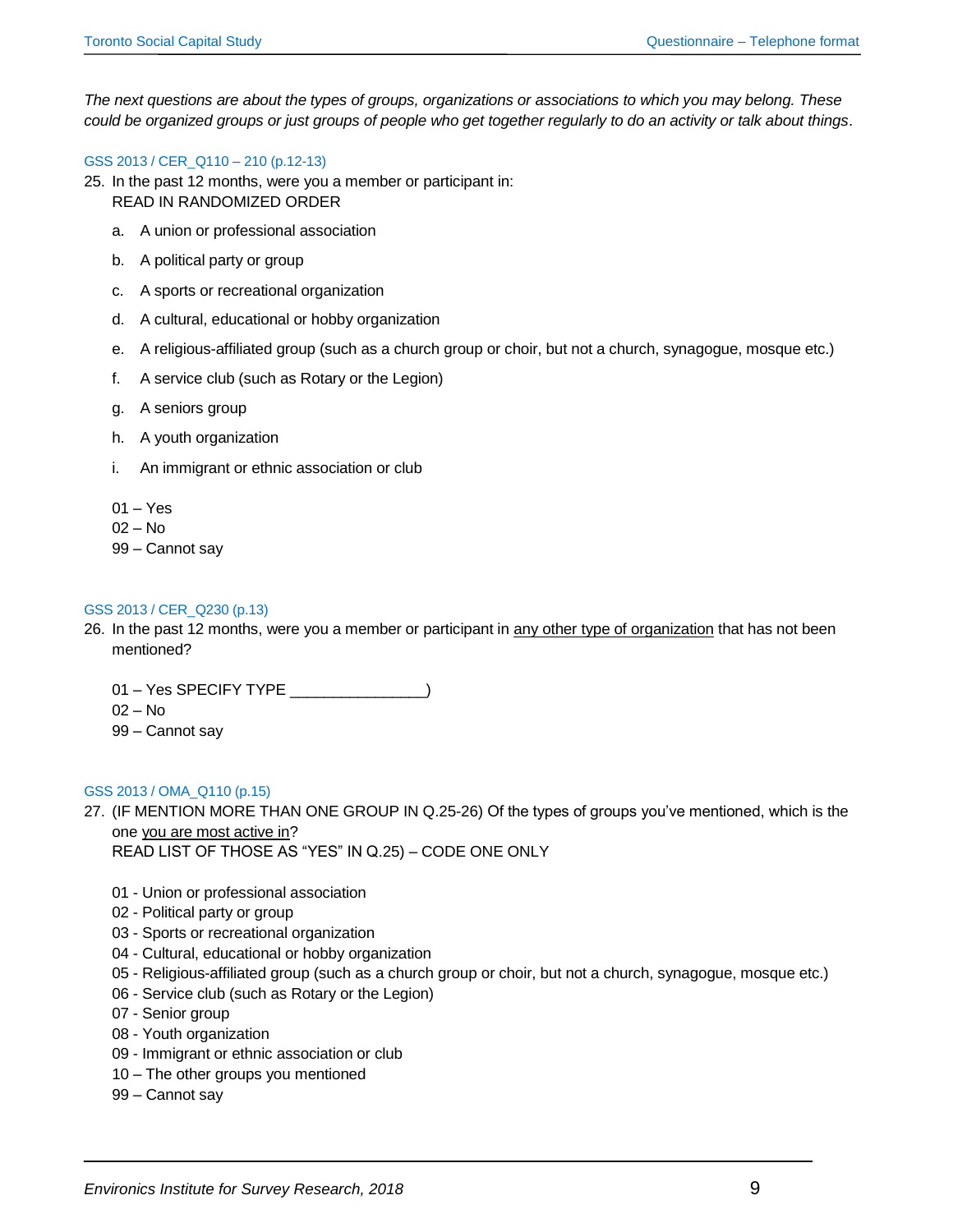GSS 2013 / DPO\_Q10-60 (p.15-16)

- 28. (IF MENTION AT LEAST ONE GROUP IN Q.25-26) Thinking of all the people you met through this organization, how many: READ IN RANDOMIZED ORDER
	- a. Have the same mother tongue as you
	- b. Come from an ethnic group that is visibly different from yours
	- c. Are the same sex as you
	- d. Are around the same age as you
	- $01 All$ 02 – Most 03 – About half  $04 - A$  few 05 – None VOLUNTEERED 99 – Cannot say

*The next few questions are about volunteering and charitable giving . . .*

#### GSS 2013/ VCG\_Q300 (p.11) / Millennial SV Study 2016

- 29. In the past 12 months did you do unpaid volunteer work for any organization?
	- $01 Yes$ 02 – No 99 – Cannot say

#### GSS 2013/ VCG\_Q310 (p.11) / Millennial SV Study 2016

- 30. (IF YES TO Q.29) On average, about how many hours **per month** did you volunteer? (If volunteered for less than 12 months in past year, answer for months you have volunteered)
	- 01 Less than 1 hour per month
	- 02 Between 1 and 4 hours per month
	- 03 Between 5 and 14 hours per month
	- 04 15 hours or more per month
	- 05 Only volunteered once or twice
	- 99 Cannot say

#### GSS 2013/ VCG\_Q340 (p.11) / Millennial SV Study 2016

- 31. In the past 12 months, did you donate money or goods to any organization or charity?
	- 01 Yes 02 – No 99 – Cannot say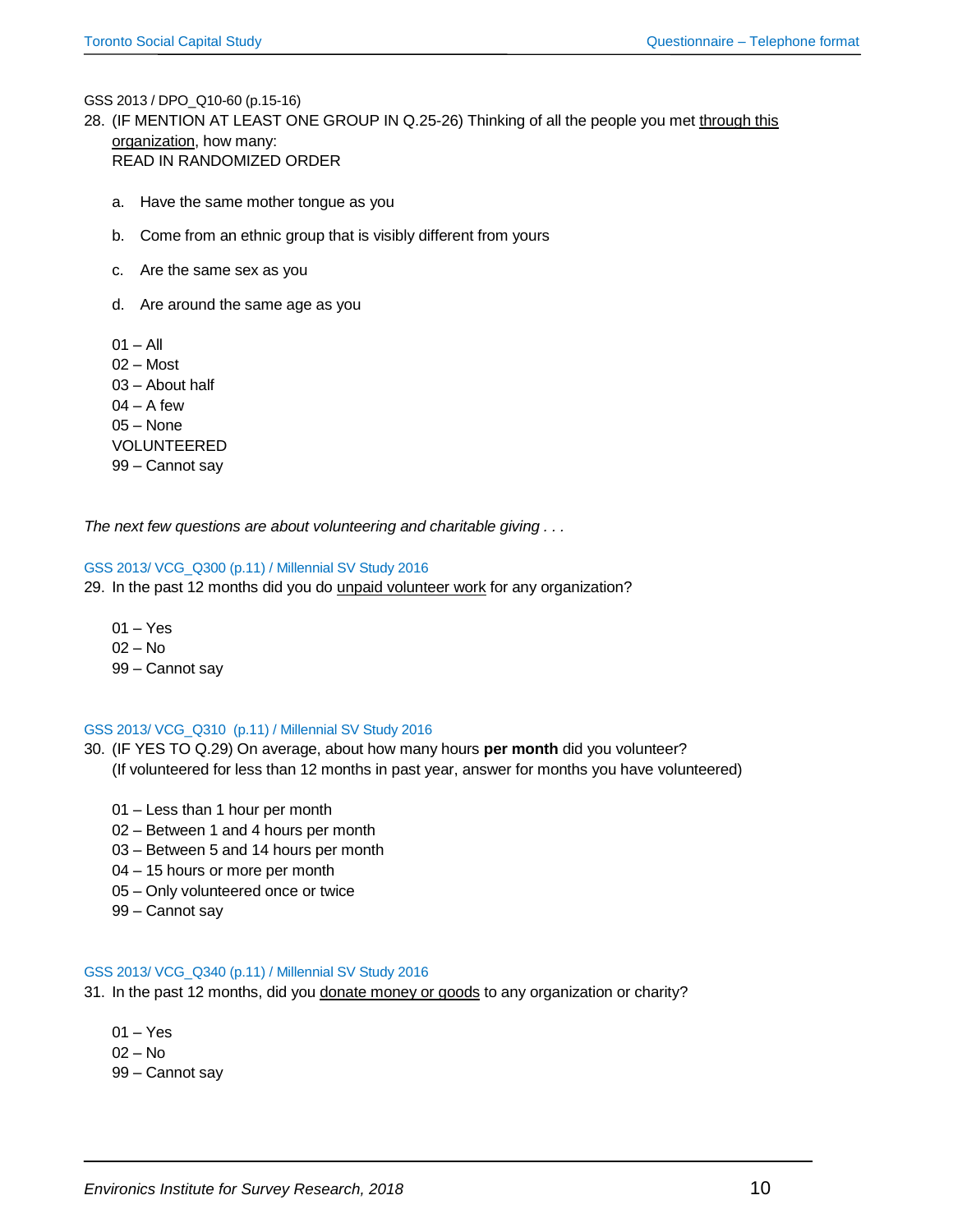*Now turning to another topic . . .* 

#### GSS 2013 / REP\_Q05 (p.16)

33. Generally speaking, how interested are you in politics (e.g., international, national, provincial or municipal)?

01 – Very interested 02 – Somewhat interested 03 – Not very interested 04 – Not at all interested VOLUNTEERED 99 – Cannot say

## GSS 2013 / REP\_Q105-85 (p.18-20)

- 34. In the past 12 months, have you done any of the following activities? READ IN RANDOMIZED ORDER
	- a. Searched for information on a political issue
	- b. Volunteered for a political party
	- c. Expressed your views on an issue by contacting a newspaper or politician
	- d. Expressed your views on a political or social issue through an Internet forum or news website
	- f. Boycotted or chosen a product for ethical reasons
	- g. Spoke out at a public meeting
	- h. Participated in a demonstration or march
	- 01 Yes
	- 02 No
	- 99 Cannot say

*Now a few questions about your general health and well-being . . .* 

#### CCHS 2016 / GEN\_Q02B // GSS 2016 / SLM\_Q01 (p.51) / Others

35. Using a scale of 0 to 10, where 0 means "Very dissatisfied" and 10 means "Very satisfied", how satisfied are you with your life as a whole right now?

01 – Very dissatisfied ~ 10 – Very satisfied VOLUNTEERED 99 – Cannot say

## CCHS 2016 / Q.005 // GSS 2016 SRH\_Q110 (p.51)

- 36. In general, would you say your health is excellent, very good, good, fair or poor?
	- 01 Excellent 02 – Very good 03 – Good 04 – Fair 05 – Poor VOLUNTEERED 99 – Cannot say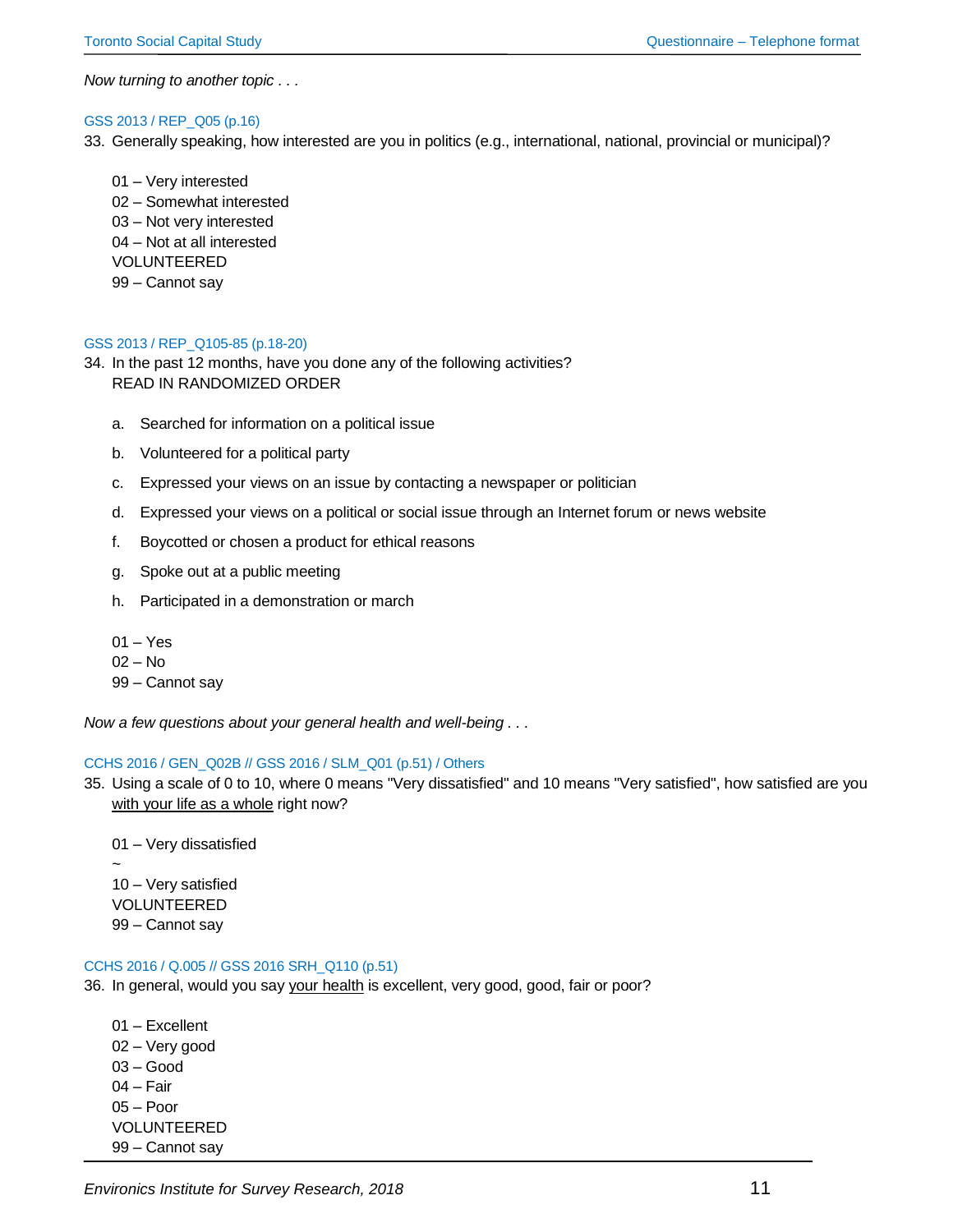#### CCHS 2013 / Q.055 // GSS 2016 SRH\_Q.115 (p.51)

- 37. In general, would you say your mental health is:
	- 01 Excellent 02 – Very good 03 – Good 04 – Fair 05 – Poor VOLUNTEERED 99 – Cannot say

#### CCHS 2016 Q.025 / GSS 2016 SRS\_Q.10

- 38. Thinking about the amount of stress in your life, would you say that most days are:
	- 01 Not at all stressful 02 – Not very stressful 03 – A bit stressful 04 – Quite a bit stressful 05 – Extremely stressful VOLUNTEERED 99 – Cannot say

#### GSS 2016 RES\_Q.01-06 – NEWLY ADDED – REPLACES Q.44 and 45 BELOW

- 39. Thinking about your life in general, how often would you say you: READ IN RANDOMIZED ORDER
	- b. Are confident in your abilities, even when faced with challenges
	- c. Have something to look forward to in life
	- d. Are able to bounce back quickly after hard times
	- e. Have people you can depend on to help you when you really need it
	- 01 Always 02 – Often 03 – Sometimes 04 – Rarely 05 – Never VOLUNTEERED
	- 99 Cannot say

*I would now like to ask a few questions to help compare your answers with those of other survey participants . .* . 40. In what year were you born?

Year 9999 - Cannot say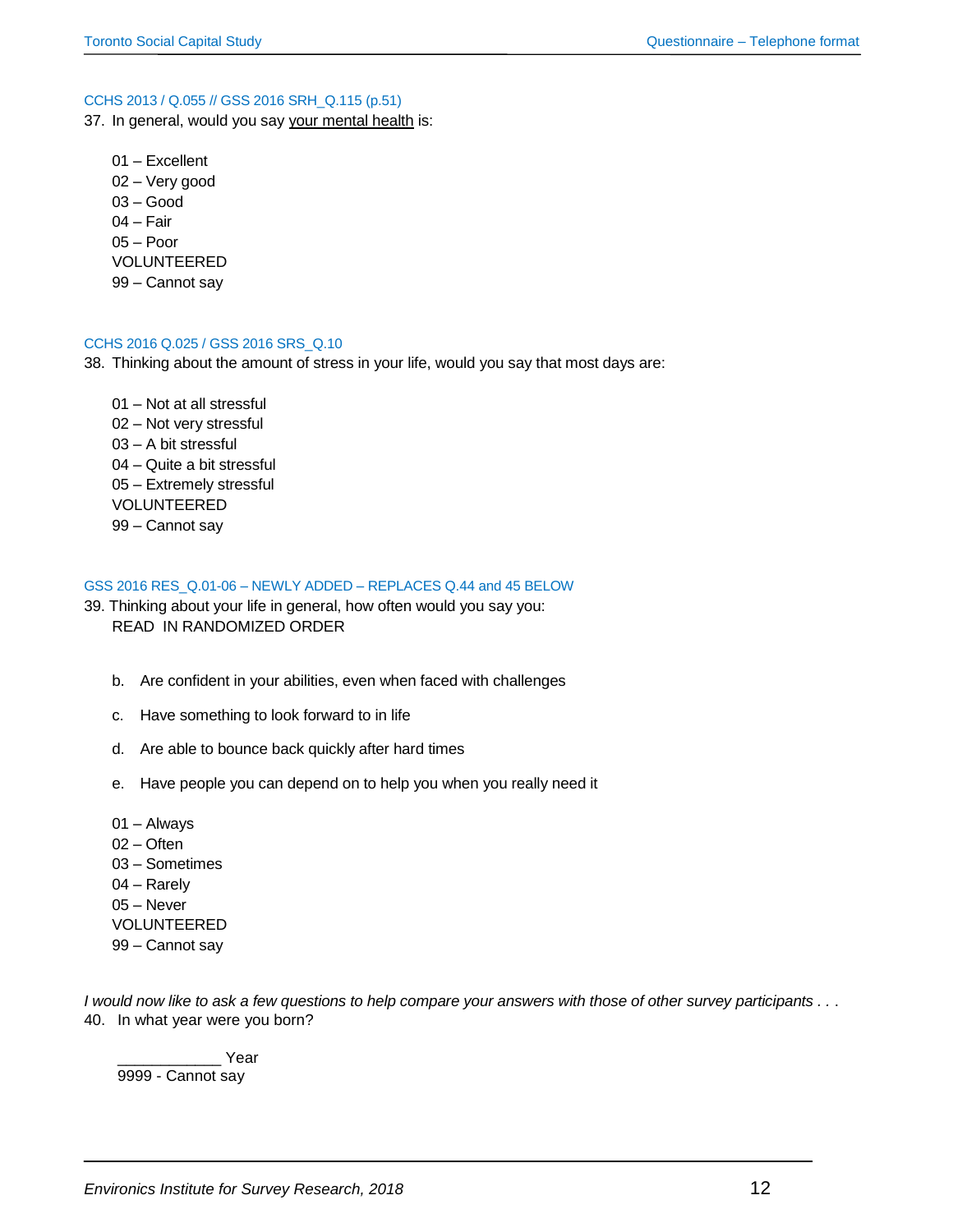- 41. Were you born in Canada or in another country? IF ANOTHER COUNTRY, PROBE FOR WHICH
	- 01 Canada
	- 98 Other country (SPECIFY \_\_\_\_\_\_\_\_\_\_\_\_)
	- 99 Cannot say
- 42. (IF BORN IN ANOTHER COUNTRY IN Q.41) How many years have you lived in Canada?
	- \_\_ \_\_ Years 99 – Cannot say
- 43. (IF BORN IN CANADA IN Q.41) Were your parents born in Canada or in another country?
	- 01 Both parents born in Canada
	- 02 One parent born in Canada/other elsewhere
	- 03 Both parents born in another country
	- 99 Cannot say
- 44. And what is your mother tongue that is, the language you first learned and still understand? CODE ONE ONLY
	- 01 English
	- 02 French
	- 03 Chinese (Cantonese, Mandarin)
	- 04 Italian
	- 05 Portuguese
	- 06 Polish
	- 07 Ukrainian
	- 08 Spanish
	- 09 Vietnamese
	- 10 Greek
	- 11 Punjabi
	- 12 Arabic
	- 13 Tagalog (Filipino)
	- 14 Hungarian
	- 15 African (Swahili, Akan, Rundi)
	- 16 Korean
	- 17 Russian
	- 18 Urdu
	- 88 OTHER (SPECIFY
	)
	- 99 Cannot say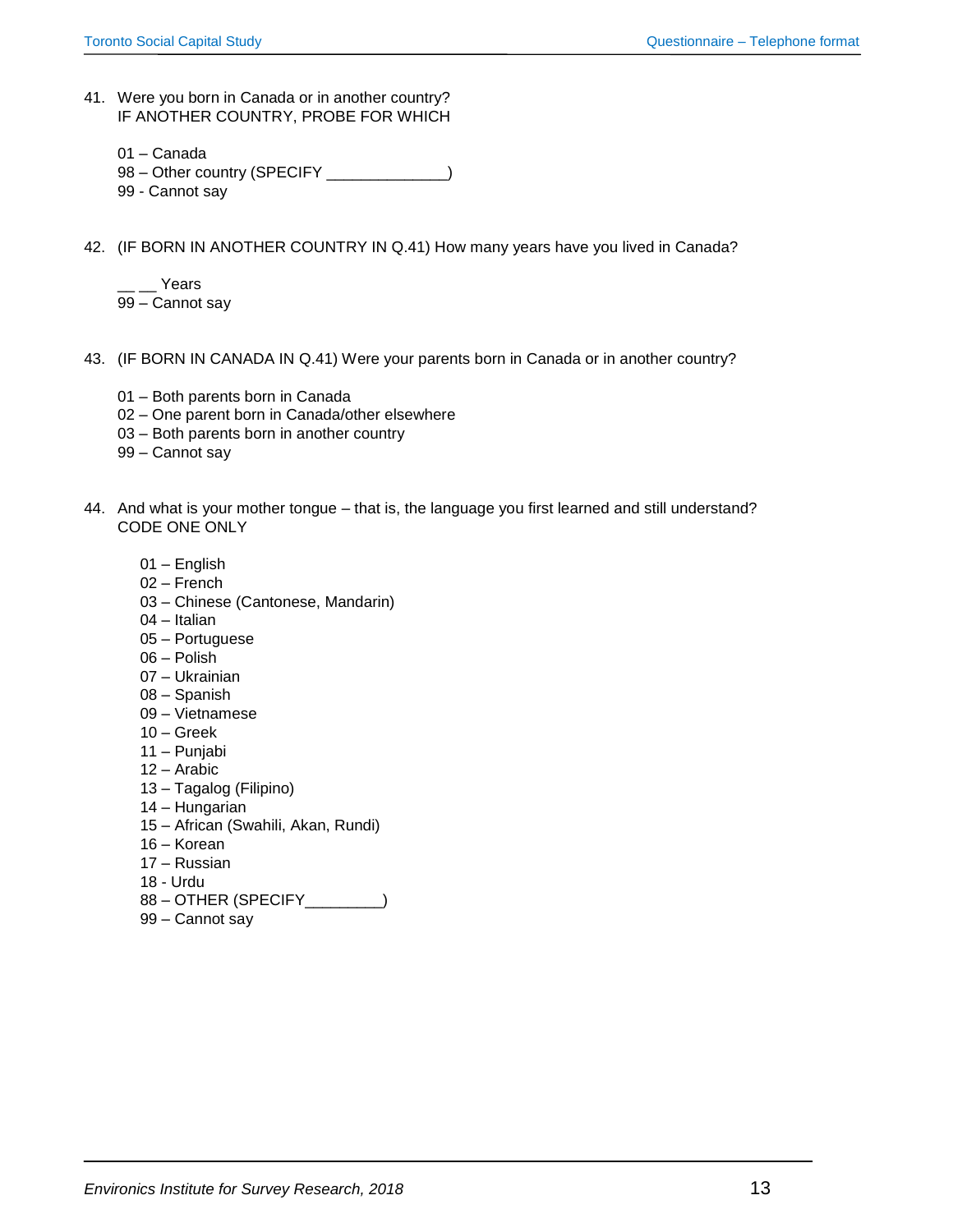#### GSS 2013 / ETH\_R110 (p.39)

- 45. To what racial or cultural groups do you belong to? READ RESPONSES - ACCEPT UP TO **4** RESPONSES. IF RESPONDENT ANSWERS "MIXED" OR "MULTI-RACIAL", PROBE FOR SPECIFIC GROUPS AND MARK EACH SEPERATELY.
	- 01 White
	- 07 South Asian (e.g., East Indian, Pakistani, Sri Lankan)
	- 08 Chinese
	- 09 Black
	- 10 Filipino
	- 11 Latin American
	- $12 -$ Arab
	- 13 Southeast Asian (e.g., Vietnamese, Cambodian, Laotian, Thai)
	- 14 West Asian (e.g., Iranian, Afghan, etc.)
	- 15 Korean or Japanese
	- 06 Aboriginal/Indigenous (First Nations, Métis, Inuit)
	- 98 Other (Specify \_\_\_\_\_\_\_\_\_\_\_)
	- 99 Cannot say
- 47. How many people currently live in your household, including yourself?
	- Number in household
	- 99 Cannot say
- 48. Which of the following best describes your current marital status:
	- 01 Married
	- 02 Common law
	- 03 Single and never married
	- 04 Divorced or separated
	- 05 Widowed
	- 99 Cannot say

#### GSS 2013 / REE\_Q01 (p.54)

- 50. What is your present religion, if any? DO NOT READ – CODE MORE THAN ONE IF VOLUNTEERED
	- 01 Protestant (United, Methodist, Anglican, Lutheran, Wesleyan, Presbyterian)
	- 02 Catholic/Roman Catholic
	- 03 Jewish
	- 04 Muslim
	- 05 Buddhist
	- 06 Hindu
	- 07 Christian non-denominational
	- 08 Another religion (SPECIFY
	- 08 Atheist / do not believe in God SKIP TO Q.52
	- 09 Agnostic /not sure about God SKIP TO Q.52
	- 10 None/Nothing in particular SKIP TO Q.52
	- 99 Cannot say SKIP TO Q.52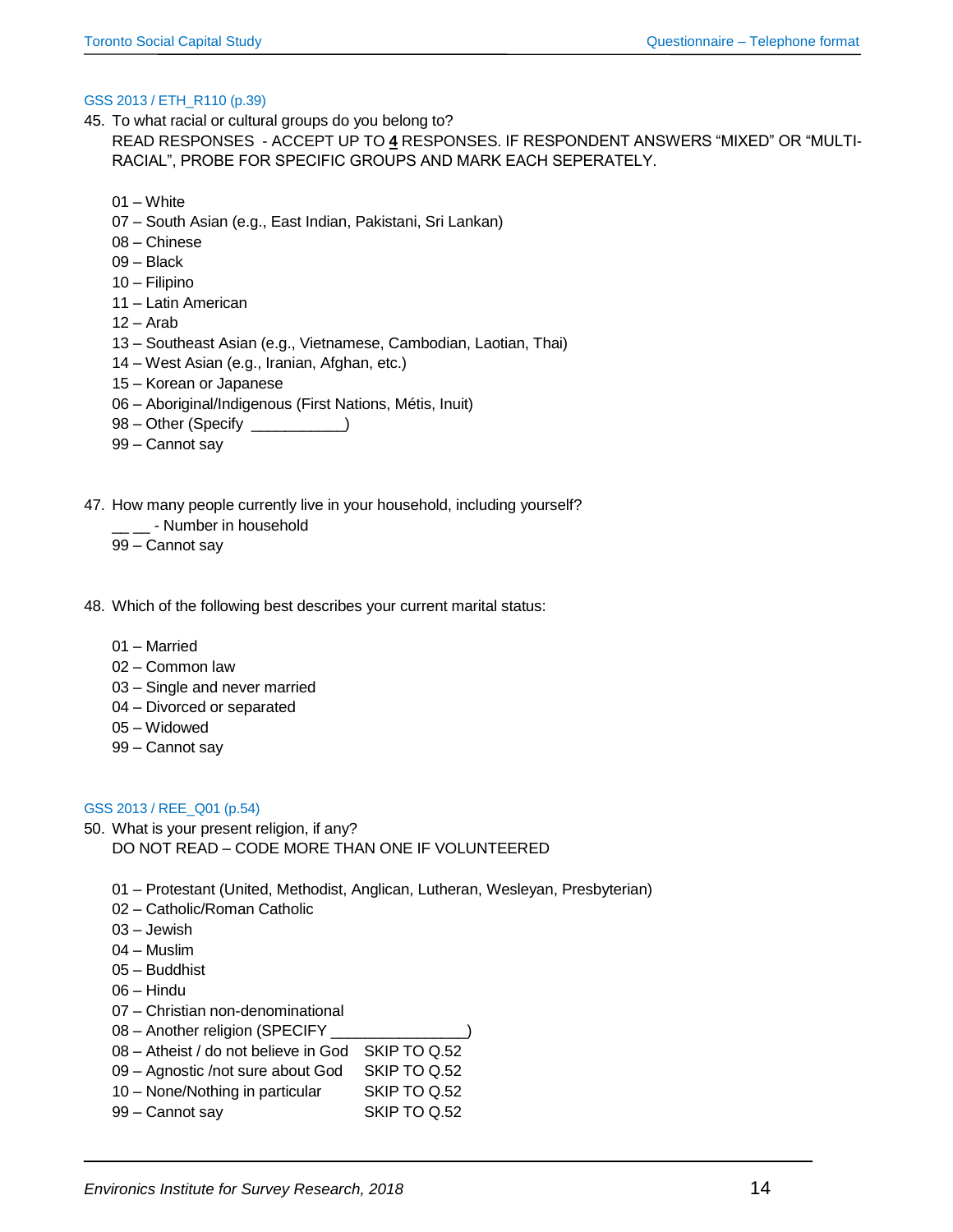## GSS 2013 / REE\_Q02 (p.54-55)

51. Not counting events such as weddings or funerals, during the past 12 months how often did you participate in religious activities or attend religious services or meetings?

01 – At least once a week 02 – At least once a month 03 – At least three times a year 04 – Once or twice a year 05 – Not at all VOLUNTEERED 99 – Cannot say

## GSS 2013 / DOR\_Q110 (p.51-52)

53. In what type of dwelling are you now living in? Is it a: READ – CODE ONE ONLY

- 01 Single detached house
- 02 Semi-detached or double
- 03 Garden home, townhouse or row house
- 04 Duplex one above the other
- 05 Low rise apartment or condo (less than 5 stories)
- 06 High rise apartment or condo (5 or more stories)
- 98 Other (SPECIFY \_
- 99 Cannot say

## GSS 2013 / ODR\_Q10 (p.52)

#### 54. Is this dwelling:

01 – Owned by your family or a member of this household 02 – Rented, even if no cash rent is paid VOLUNTEERED 99 – Cannot say

- 55 What is the highest level of education that you have completed? DO NOT READ – CODE ONE ONLY
	- 01 Some elementary
	- 02 Completed elementary
	- 03 Some high school
	- 04 Completed high school
	- 05 Community college/ vocational/ trade school/ commercial/ CEGEP
	- 06 Some university
	- 07 Completed university
	- 08 Some post-graduate university/professional school
	- 09 Completed post-graduate university/professional school
	- 99 Cannot say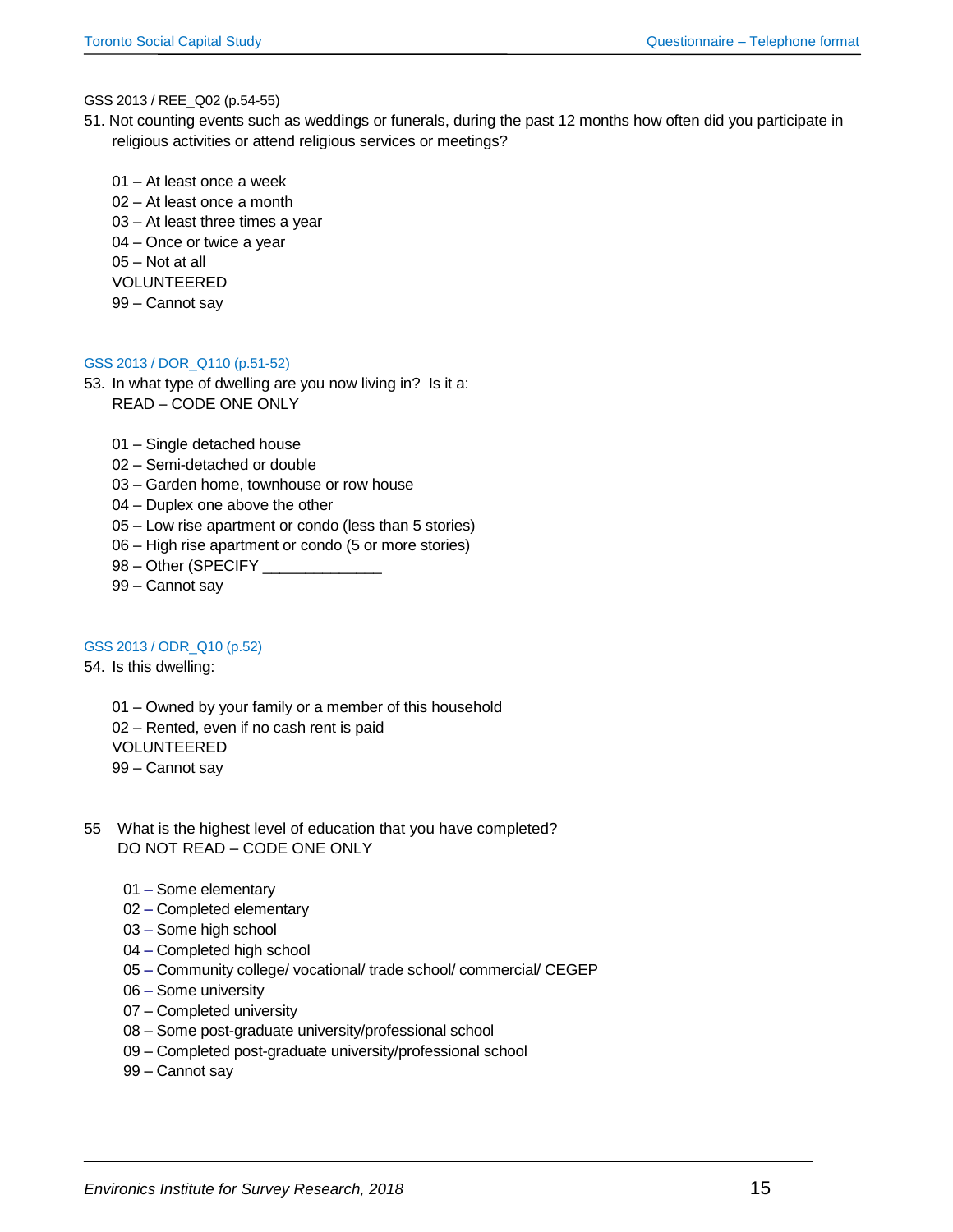- 56. Are you currently: READ – CODE MORE THAN ONE IF VOLUNTEERED
	- 01 Working full-time
	- 02 Working part-time
	- 03 Unemployed or looking for a job
	- 04 Self-employed
	- 05 Stay at home full-time
	- 06 Student, or
	- 07 Retired
	- VOLUNTEERED
	- 08 Disability pension
	- 99 Cannot say
- 58. Which of the following categories best corresponds to the total annual income, before taxes, of all members of your household, for 2017? READ IN ORDER UNTIL OPTION SELECTED – CODE ONE ONLY
	- 01 Under \$30,000 02 – \$30,000 to \$60,000 03 – \$60,000 to \$80,000 04 – \$80,000 to \$100,000 05 – \$100,000 to \$150,000 06 – \$150,000 and over VOLUNTEERED 07 – No income 99 – REFUSE/Cannot say

## AmericasBarometer 2017 / Others

- 59. Which of the following best describes your total household income at the present time. Would you say it is? READ IN ORDER – CODE ONE ONLY
	- 01 Good enough for you and you can save from it
	- 02 Just enough for you, so that you do not have major problems
	- 03 Not enough for you and you are stretched
	- 04 Not enough for you and you are having a hard time
	- VOLUNTEERED
	- 99 Cannot say

# UWTYR

- 61.Thinking about your overall quality of life, would you say you are better off, worse off, or about the same as the previous generation was 25 years ago?
	- 01 Better off 02 – Worse off 03 – About the same VOLUNTEERED 99 – Cannot say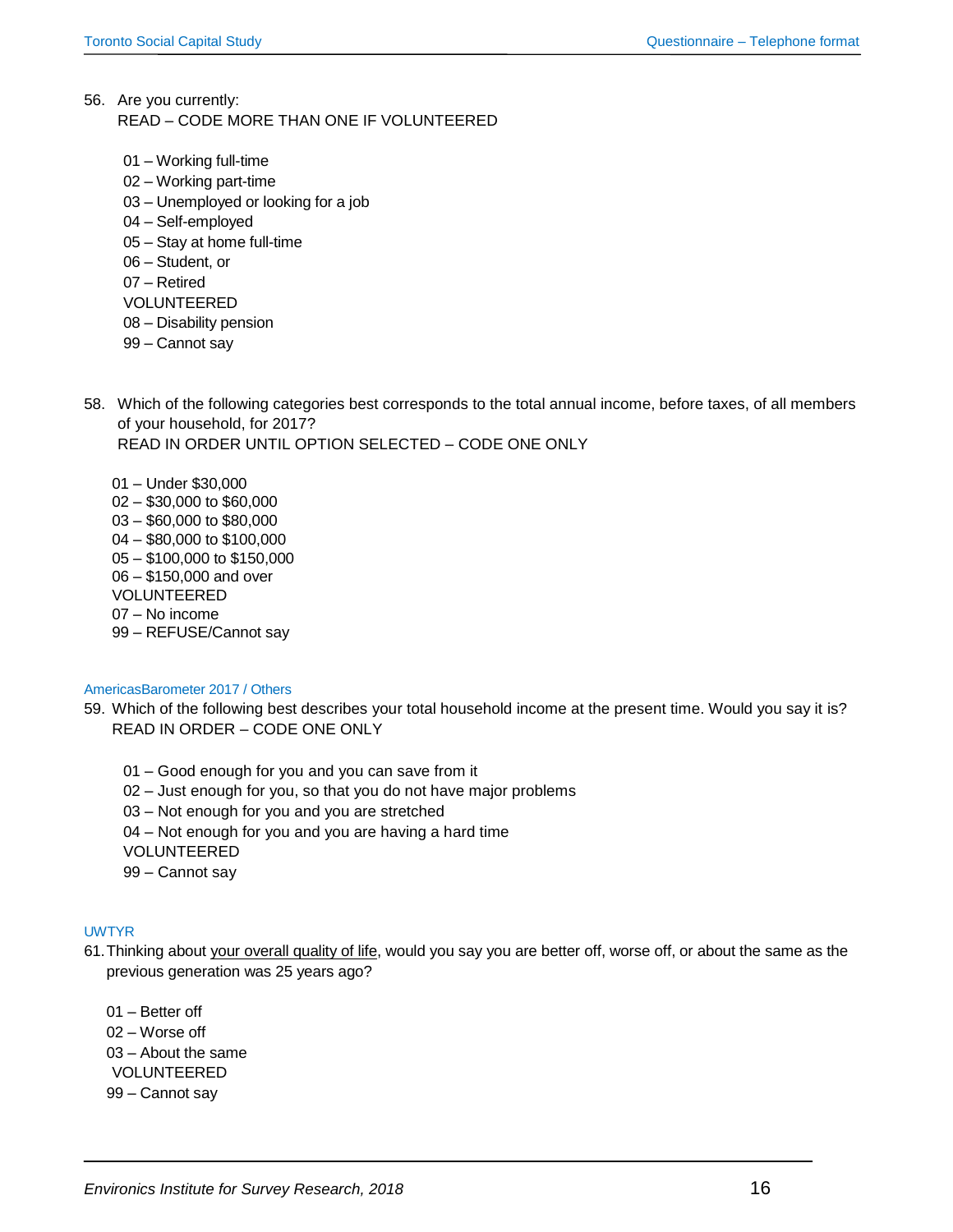## UWTYR

- 62.Thinking about your overall quality of life, do you think the next generation will be better off, worse off, or about the same as you are, 25 years from now?
	- 01 Better off 02 – Worse off 03 – About the same VOLUNTEERED 99 – Cannot say
- 63. Please indicate your gender: DO NOT READ – CODE ONE ONLY
	- $01 \text{Male}$
	- 02 Female
	- 03 Trans or Two-Spirit
	- 04 Gender non-binary (Gender Queer, Gender non-conforming)
	- 99 Other
	- 99 Cannot say

## GSS 2016 SOR\_Q110

64. The following question asks about sexual orientation. There are four categories, and please give me the number that best applies to you::

READ IN SEQUENCE – CODE ONE ONLY

- 01 Number 1 Heterosexual (sexual relations with people of the opposite sex)
- 02 Number 2 Homosexual, that is lesbian or gay (sexual relations with people of your own sex)
- 03 Number 3 Bisexual (sexual relations with people of both sexes), or

99 – Number 4 - Another category (SPECIFY IF VOLUNTEERED \_\_\_\_\_\_\_\_\_\_\_\_\_\_)

VOLUNTEERED

99 – Cannot say/Refuse to say

A1. This completes the survey. To understand where you live in the city, can you please provide your postal code? INTERVIEW NOTE: THE POSTAL CODE ON FILE IS <>]

\_\_\_\_ \_\_\_ \_\_\_ \_\_\_ \_\_\_ \_\_\_ \_\_\_ 01 – Enter postal code

99 – Cannot say

A2. Would you like to be entered into a draw to win one of four Apple iPads?

01 – Yes, please enter your first name < >.  $02 - No$